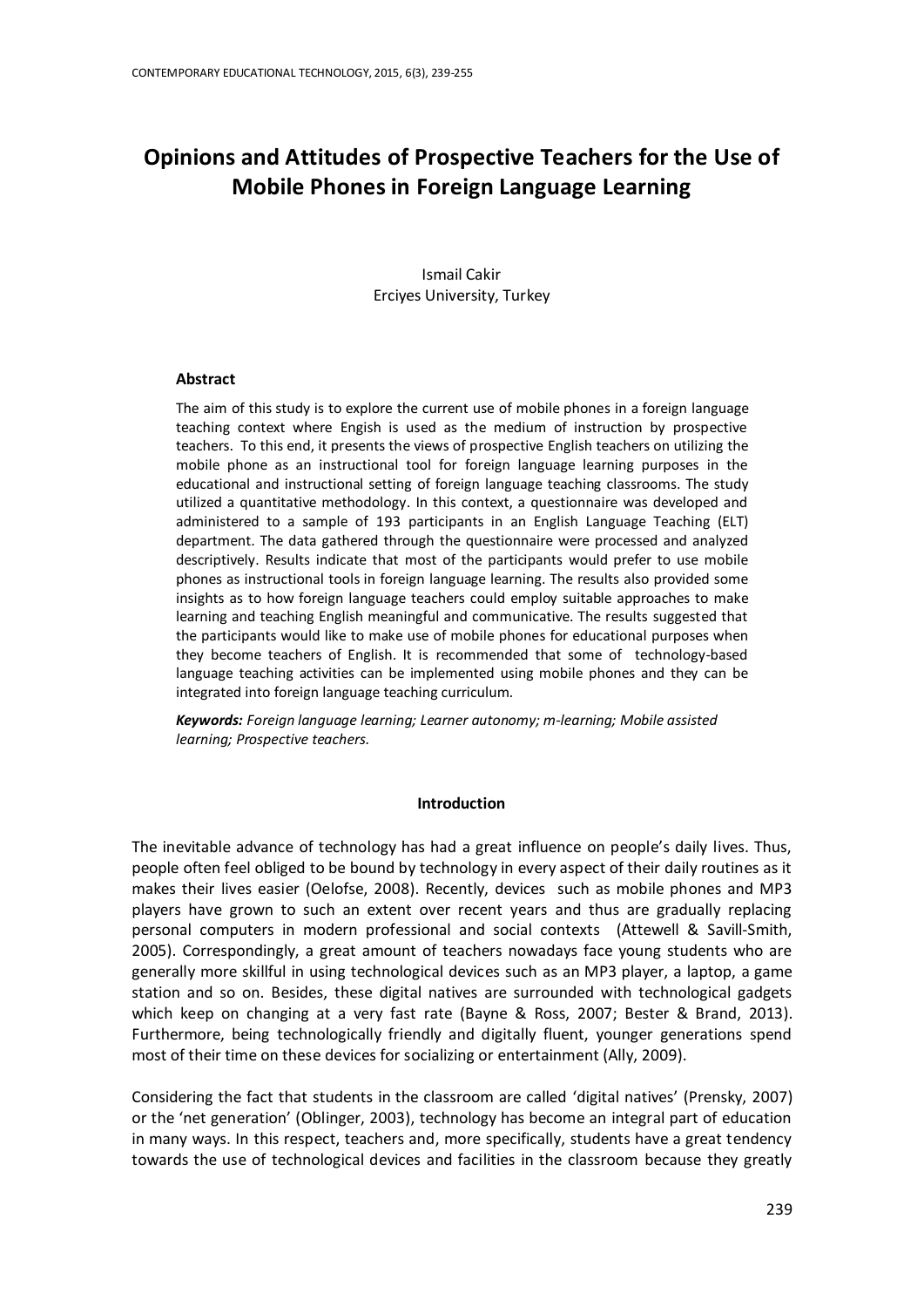aid learning. Within this context, Reinders and Cho (2010) contend that any tool that can increase students' access to the language will contribute greatly to their progress.

Being an indispensible component of students' daily life, technology is expected to serve pedagogically useful functions in education. Therefore, it is necessary to incorporate these technologies into the school curriculum. As foreign language learners would benefit from using technology, in particular mobile phones, this study intends to investigate the attitudes and expectations of the prospective teachers studying English as their major.

# **Mobile Assisted Learning**

Mobile learning, or m-learning, can be defined as any form of learning that happens when mediated through mobile devices; a form of learning that established the legitimacy of 'nomadic' learners (Alexander, 2004). M-learning is the facilitation of learning and access to educational materials for students using mobile devices via a wireless medium (Litchfield, Dyson, Lawrence, & Zmijewska, 2007, p.589). This type of learning is commonly associated with the use of mobile technology, especially the mobile phone (Cavus, Bicen & Akcil, 2008; Naismith, Lonsdale, Vavoula, & Sharples, 2004). Although mobile phones are one technology that has started to draw particular attention from educators, some other techological devices are also available, such as wireless laptop computers, portable MP3 players, personal digital assistants (PDAs), electronic dictionaries and so on (Stockwell, 2010).

For Odabasi (2009), mobile learning is an education model that emerged as a consequence of the development of mobile technologies. It is the process of using a mobile device to access and study learning materials in order to communicate with fellow students, instructors or institutions (Ally, 2009). Acarturk (2012) argues that the use of mobile devices has become more common in many areas of daily life than in previous years, and technologies like e-books have begun to replace printed materials. For Tai and Ting (2011), the adoption of technology in language learning has advanced from Computer Assisted Language Learning (CALL) to Mobile Assisted Language Learning (MALL). MALL has prominently transformed language teaching and learning (Cui & Wang, 2008; Kilickaya, 2009; Kukulska-Hulme, 2009; Kukulska-Hulme & Shield, 2008). With better accessibility and practicability, mobile devices have become a delivery channel of great potential for sustainable learning (Khanna & Singh, 2011). Simply put, MALL has had a considerable effect on instruction in foreign language teaching classrooms.

From the foreign language teaching perspective, the mobile technology offers various opportunities for learners and teachers. Geddes (2004) postulates that MALL affords second or foreign language learners and teachers ever greater opportunity to practice the target language "anywhere and anytime". Learners are used to working with mobile devices, often more so than with computers. With MALL, students are able to access language learning materials, and to communicate with their teachers and peers at any time, anywhere (Kukulska-Hulme &Shield, 2006). MALL is relevant to an interactive learning environment, increases potential for distributed practice, and is suitable for encouraging classroom interactivity (Levy & Kennedy, 2005). It is true to state that utilizing technological devices in the classroom creates a student-centered approach, and encourages positive attitudes amongst students regarding the language learning process (Akbulut, 2008; Basoglu & Akdemir, 2010; Markett, et al., 2006; Saran, Cagiltay & Seferoglu, 2007; 2008; Sengel et al.,2014). Additionally, active learning environments and authentic learning environments in the classroom can be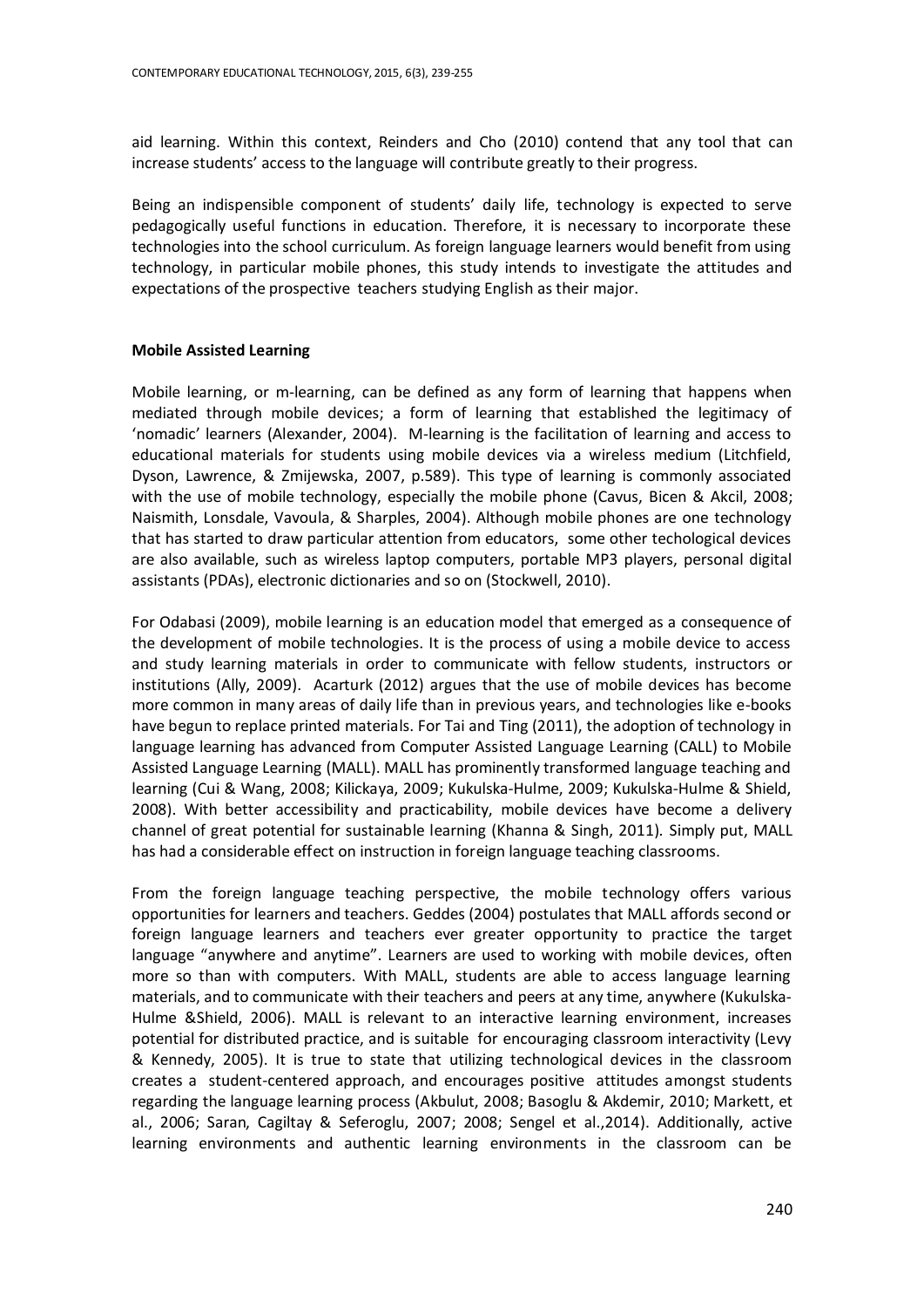promoted. In this sense, Thornton and Houser (2005) considers technology to be an aid to extend learner opportunities in meaningful ways.

## **MALL in Foreign Language Teaching**

Hussein and Cronje (2010) have asserted that mobile devices are revolutionary because they transcend the boundaries of the structural status of classrooms and lecture halls and their associated modes of communication. They do not have to be confined to one particular place in order to be effective. Particularly, mobile phones that younger generations use for multiple purposes offer many functionalities that can be utilized in the classroom. M-learning, or elearning, facilitates students' access to educational materials and contributes to their learning in wireless environments (Litchfield, Dyson, Lawrence, & Zmijewska, 2007; Mayisela, 2013). Tai and Ting (2011) highlight that when a mobile technology or device becomes popular, then it is worth exploring possible applications for language learning. Some studies have been conducted regarding the instruction of foreign language teaching components such as listening, reading, writing, idioms, vocabulary, and pronunciation (Chen & Chung 2008; Lu, 2008; Ducate & Lomicka, 2009; Edirisingha, Rizzi, Nie, & Rothwell, 2007; Thornton & Houser, 2005).

Mobile phones offer functions including SMS, voice-messaging, MMS, internet access, video recording, voice recording, MP3/MP4 player, digital camera, and access to social networking platforms such as Facebook, Twitter, WhatsApp etc. Given these functionalities, it can be asserted that it is possible to utilize them for educational purposes. In particular, in the foreign language teaching context some of these functions can be utilized to teach or practice activities in the classroom. The SMS tool can be used to send out vocabulary items (Thornton & Houser, 2005), and to administer quizzes (Saran & Seferoglu, 2010). Through the Internet access that many mobile phones offer, foreign language learners can easily access the Internet and reach sources such as dictionaries, articles etc. immediately.

Additionally, it can be asserted that it is possible to access language resources anywhere and anytime via mobile phones. To this end, foreign language learners can be exposed to the challenges of foreign language learning such as comprehensible input (Krashen, 1985), which might not always be possible in many foreign language contexts. Simply put, mobile phones may offer a motivating alternative for second language (L2) learning (Al Aemri, 2011). In particular, teachers need to expect learners to use their mobile phones since they own and already use them outside the classroom.

Many of the articles regarding mobile learning have focused on using mobile devices for educational purposes. Some of them have been concerned with students' attitudes towards and challenges with mobile phones in language learning. Studies conducted on mobile phones sought the reactions of m-learning and integration into the classroom (Burston, 2011; Cavus & Uzunboylu, 2009; Hung, Hwang, Su & Lin, 2012; Keskin & Metcalf, 2011; Kiernan& Aizawa, 2004; Kuzu, Cuhadar, & Akbulut, 2007; Wang, Shen, Novak & Pan, 2009; Wu et al., 2012; Zhang, Song, & Burston, 2011). The research has shown that the studies based on the use of mobile SMS for learning English encouraged classroom interactions, motivated students to learn English, promoted vocabulary acquisition and tested their progress (Esit, 2011; Markett et al., 2006; Meurant, 2007; Saran & Seferoglu, 2010; So, 2009; Song & Fox, 2005).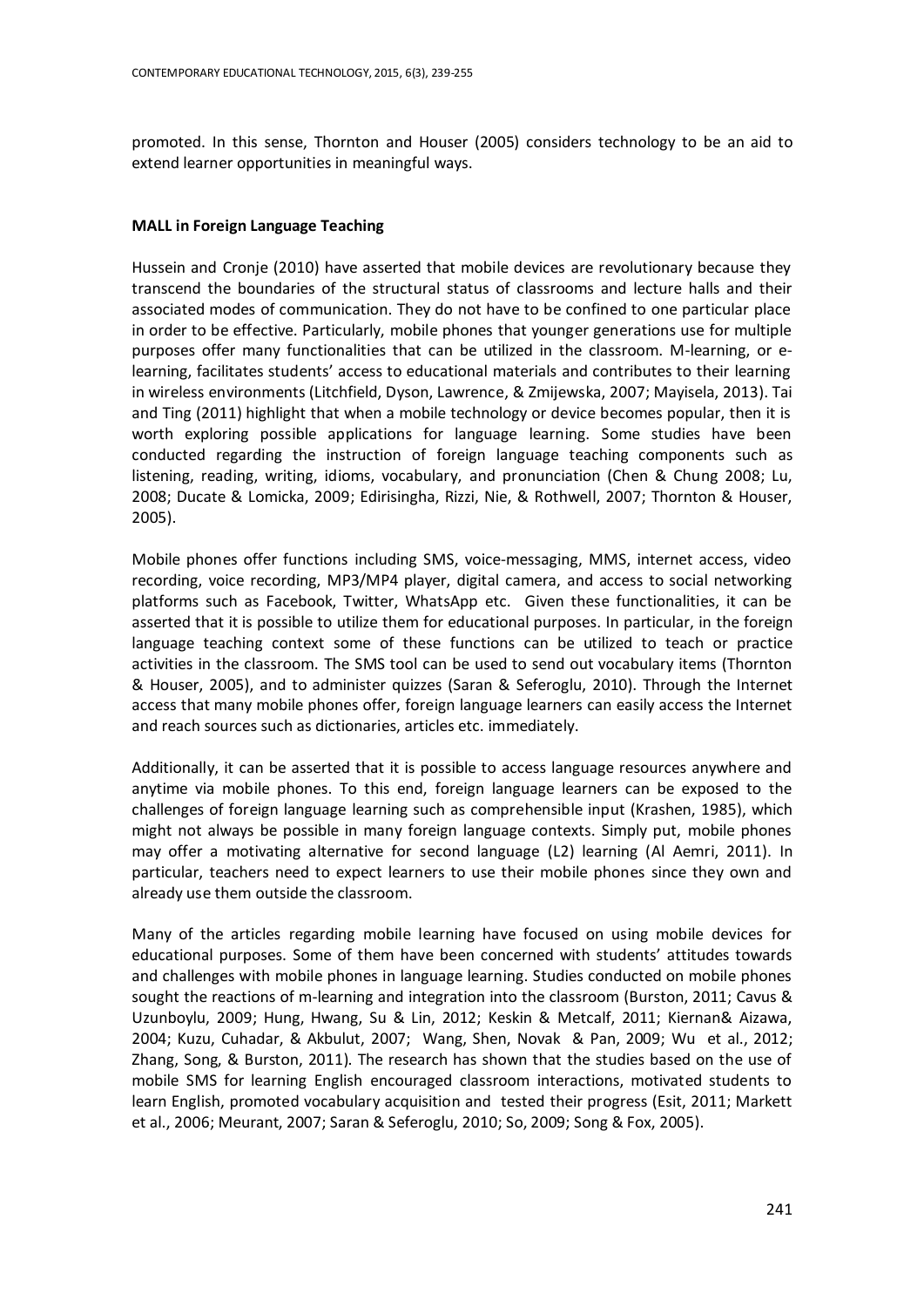In this context, Attewell (2005) conducted research with participants from three countries. She designed an SMS-based course in order to motivate learners to study foreign language. The results displayed that the students had great improvement in reading comprehension and increased motivation towards the target language.

In the research carried out with university students by Cakir (2011), most of the participants who had the opportunity to use mobile education tools stated that they were interested in mobile learning environments and wanted to make use of mobile learning technologies if given the opportunity. Uzunboylu and Ozdamli (2011) carried out research to illustrate attitudes towards technology-based cooperative learning. They found that the participants developed significantly positive attitudes towards technology at the end of the experiment.

In the study that Thornton and Houser (2005) carried out with Japanese foreign language learners, they investigated the use of mobile phone functionalities for educational purposes, such as e-mail exchange, receiving vocabulary lessons, and using video-capable mobile phones for explaining English idioms. The results revealed that participants viewed mobile phones as a valuable instructional tool, and they evaluated it as educationally effective. Saran, Cagiltay and Seferoglu's (2008) found that the use of mobile phones had a positive effect on language learning. Similarly, Cavus and İbrahim (2009) explored the use of mobile phone in learning English vocabulary using Short Message Service (SMS) text messaging. The participants stated that they were delighted to learn new words via mobile phones. In the same vein, McConotha, Praul and Lynch (2008) conducted a study on the use of mobile devices in the learning process, which proved that students achieved higher scores while they were reviewing and practicing for the exams. In their research, Nah, White and Sussex (2008) also found that the students expressed positive attitudes to these activities; students found the activities offered by the mobile phone to be convenient and interactive.

Basoglu and Akdemir (2010) conducted another study with 60 university students; they compared the effects of mobile phones on vocabulary learning with that of flashcards. The results generally indicated that the participants' attitudes toward learning English vocabulary positively changed. In their study, Zhang, Song, and Burston (2011) obtained similar positive reactions.

# **Research Questions**

As seen, from the research cited above, general tendency is based on the efficacy of mobile technology and mobile phones in foreign language learning context. Therefore, with this study it is intended that the findings of the attitudes and expectations of the prospective English Language Teaching (ELT) teachers towards the use of mobile learning will contribute to field. In this context, the present study attempted to find answers for the following research questions.

- 1. How do prospective ELT teachers use mobile phones for foreign language learning purposes in and outside the classroom?
- 2. What are the participants' attitudes towards using mobile phones in the classroom?
- 3. Is there a statistical difference between the males and females in terms of utilizing mobile phones in foreign language learning?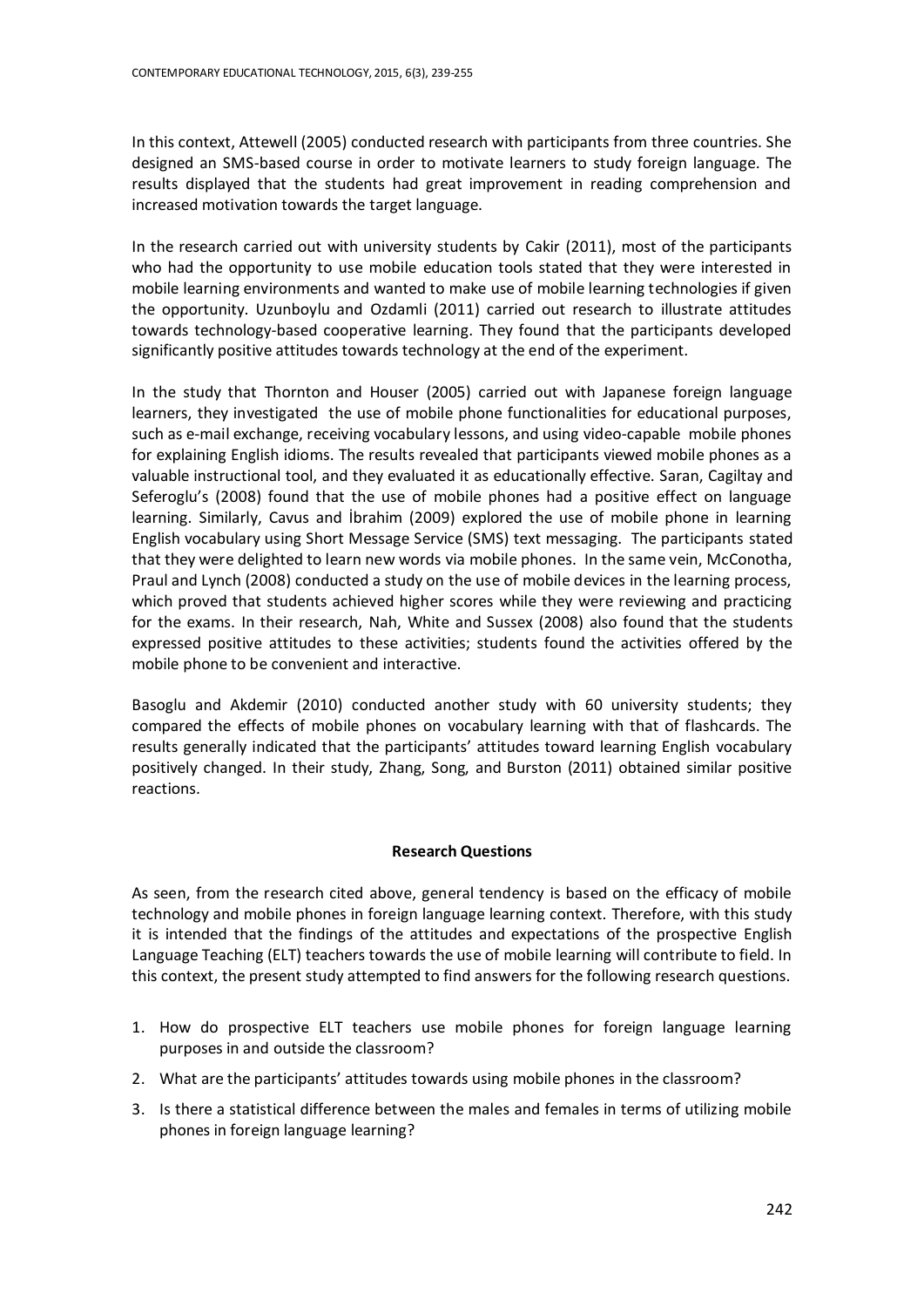#### **Method and Material**

This study utilized a quantitative research method in which the data was gathered through the questionnaire. Questionnaire is one of the key features of the survey research. As Gall, Gall, and Borg (2003) state, researchers often use questionnaires and interviews extensively in educatucational research to collect data that are not directly observable: inner experience, opinions, values and interests.

## **Participants**

The sample of this study consisted of 193 prospective English teachers at different grades of the ELT department. The reason for selecting this sample was of being convenience because they were accessible to the researcher (Friedman, 2012, p.186). The participants attended the study on a voluntary basis. Demographically, of the participants, 40 (20.7%) were male and 153 (79.3%) were female.

## **Data Collection**

In order to figure out the current position of mobile phone use of prospective English teachers both in and out of the classroom, a survey was devised by the researcher and was used to conduct this study. In the research, the participants' attitudes and opinions towards using mobile phone as an instructional tool for foreign language learning was investigated.

The questionnaire was composed of ten questions, two of which were designed in a threepoint Likert scale. Eight of the questions in the survey were designed in a semi-structured format. The first question aimed to determine the participants' gender, and the second question aimed to find out whether the participants own a mobile phone. The third research question in the survey used a three-point Likert-scale with "never", "sometimes" and "often" choices to find out the purposes of mobile phone usage among the participants. The fourth question asked if the participants used mobile phones for language learning; the fifth question sought responses to the question "How often do you use your mobile phone for English language learning?" Respondents were also asked whether they had ever written and sent a text message in English via mobile phone. As in the third question, the seventh question was also designed in the three-point Likert-scale format with "never", "sometimes" and "often" choices to specify the activities carried out with mobile phones. The survey also included a question that aimed to express how much support they got from their teachers for the accomadation of mobile phones in their foreign language teaching classrooms. In the ninth and tenth questions of the survey the participants were asked if they believed that mobile phones would aid them in completing schoolwork, and their views on the usage of mobile phone as a learning tool in their future professional carreer.

Before administering the survey, it was checked by three colleagues for its face and content validity. The finalized items were checked by a group of participants (n=30). Depending on the feedback form the participants some of the items were revised with respect to language aspect. Furthermore, the participants were informed about the aim of the survey and they voluntarily responded to the questions.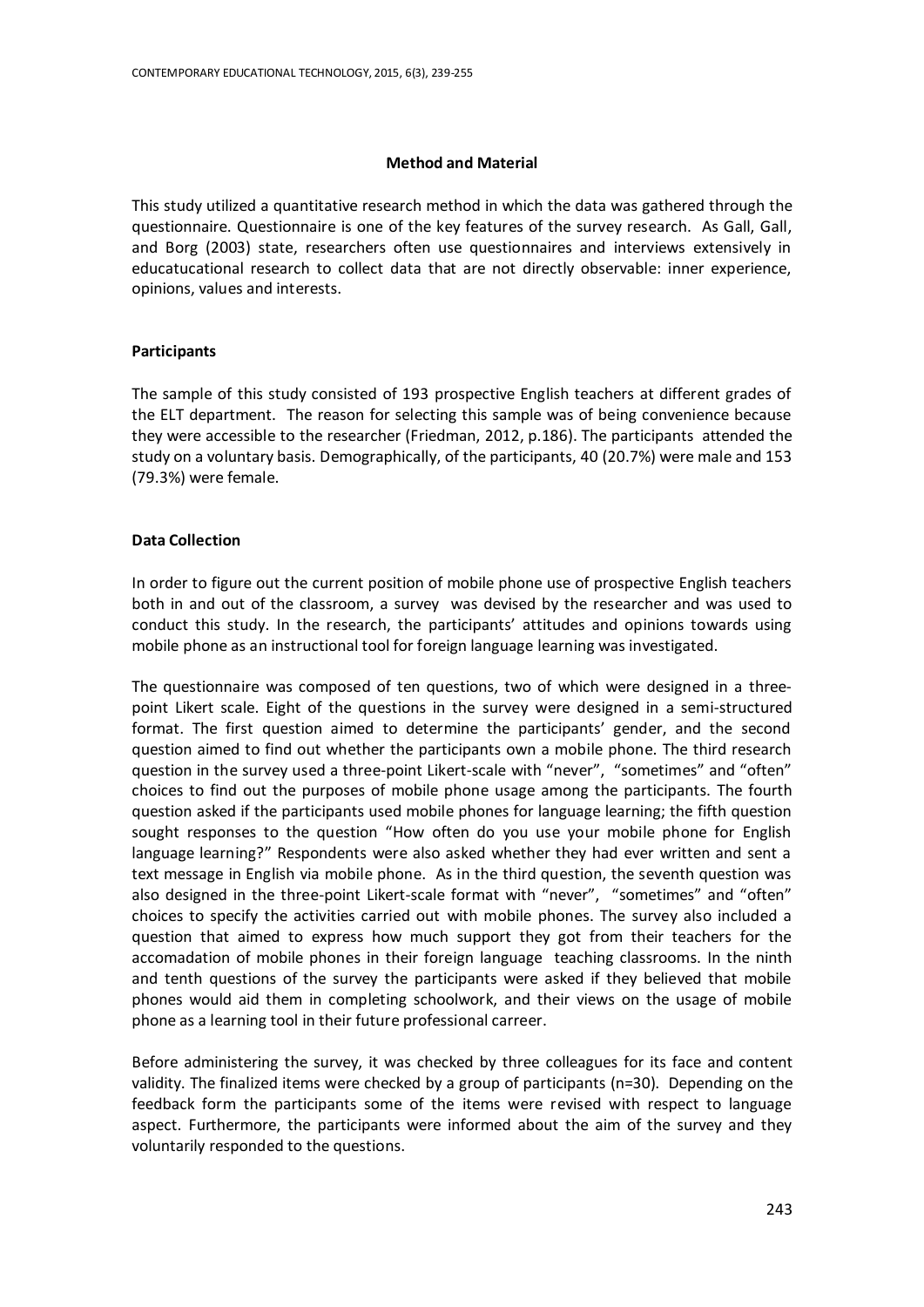# **Statistical Analysis**

In order to identify the perceptions, attitudes, and views of the participants, the data obtained through the survey was analyzed quantitatively using SPSS 16.0 program. In this descriptive analysis, while determining the aims of mobile phone use of the participants, more specifically gender types, frequency and percentage have been used. Chi-Square  $(X^2)$  analysis was used to analyze the purposes of mobile phone usage among the participants based on the teacher's encouragement and the participants' gender types. The significance level was set as 0.05.

#### **Results**

The results obtained through the survey are presented and discussed based on the research questions. First, the extent to which mobile phones are used both in and outside the classroom is analyzed. Secondly, the frequencies of the activities that the participants carried out on mobile phones is displayed. Thirdly, the types of activities that the participants used for language learning is presented. In the sixth and seventh tables, encouragement of mobile phone usage that the respondents got from their lecturers, and the participants' belief about the efficacy of mobile phone in learning the target language is reported. Finally, prospective English teachers' prospenity for mobile phone use in their future professional lifer is reported and discussed.

| <b>Questions</b>                                   | <b>Responses</b>   |          | %            |
|----------------------------------------------------|--------------------|----------|--------------|
| Do you use mobile phone to communicate?            | Yes                | 190      | 98.4         |
|                                                    | No                 | 3        | 1.6          |
| Do you currently use mobile phone in your language | Yes                | 113      | 58.5         |
| learning education?                                | No.<br>Hardly ever | 80<br>16 | 41.5<br>14.2 |
| How often do you use your mobile phone for English | A few times a week | 59       | 52.2         |
| language learning?                                 | Every day          | 22       | 19.5         |
|                                                    | A few times a day  | 16       | 14.2         |
| Have you ever written and sent a text message in   | Yes                | 154      | 79.8         |
| English?                                           | No                 | 39       | 20.2         |

Table 1. Results Related to the Purpose of Using of Mobile Phones

As Table 1 indicates, the majority of the participants (98.4%) reported that they used a mobile phone as a communication tool, and only 1.6% of them expressed that they did not prefer mobile phones to communicate. When asked if they currently use mobile phones in language learning, more than half of them (58.5%) gave a positive response. To validate this result, more than half of the participants who stated "Yes" (52.5%) used mobile phones a few times a week for the purpose of language learning. 79.8% of the participants attested that they sent text messages in English. However, the percentage of those who wrote and sent a text message in English is 20.2%. In general, it is obvious that a great majority of the participants (n=154) used mobile phones to send text messages in English, which is consistent with the findings that Levy and Kennedy (2005) found in their research.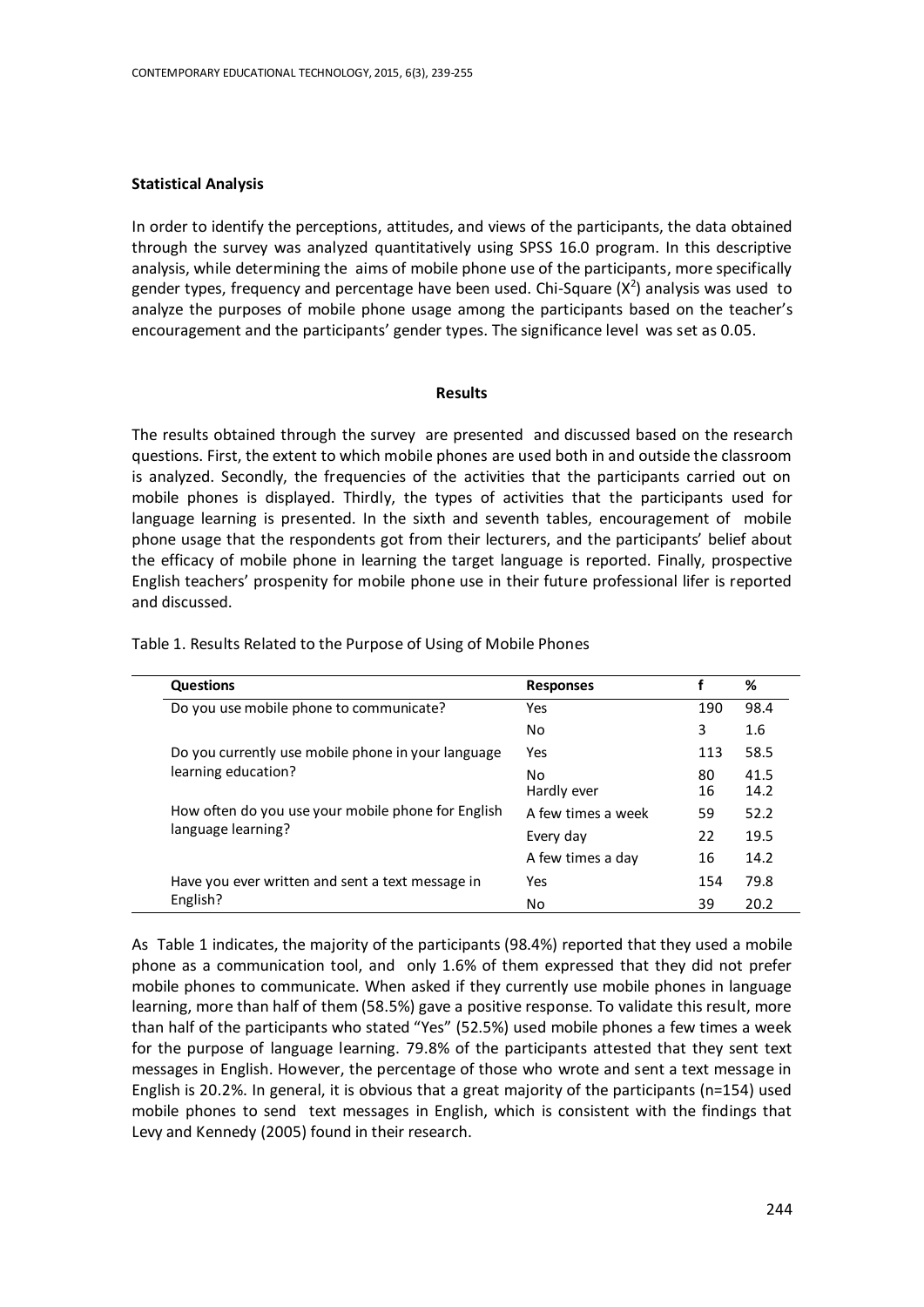|                | <b>Activities</b><br><b>Sometimes</b><br><b>Never</b> |     |      | <b>Often</b> |      |     |      |
|----------------|-------------------------------------------------------|-----|------|--------------|------|-----|------|
|                |                                                       | n   | %    | n            | %    | n   | %    |
|                | Sending SMS                                           | 12  | 6.2  | 55           | 28.5 | 126 | 65.3 |
|                | Sending e-mail                                        | 83  | 43.0 | 86           | 44.6 | 24  | 12.4 |
| 3 <sup>1</sup> | Taking photos                                         | 17  | 8.8  | 115          | 59.6 | 61  | 31.6 |
| $\overline{4}$ | Making phone calls                                    |     |      | 56           | 29   | 137 | 71   |
|                | Surfing the internet                                  | 44  | 22.8 | 76           | 39.4 | 73  | 37.8 |
| 6              | Checking e-mail                                       | 74  | 38.3 | 76           | 39.4 | 43  | 22.3 |
|                | Recording voice                                       | 86  | 44.6 | 88           | 45.6 | 19  | 9.8  |
| 8              | Listening to music                                    | 17  | 8.8  | 65           | 33.7 | 111 | 57.5 |
| 9              | Sending MMS                                           | 103 | 53.4 | 74           | 38.3 | 15  | 7.8  |

Table 2. The Frequency of Activities Participants Carry Out via Mobile Phone

The participants were requested to answer how often they carried out the activities in Table 2 via mobile phone and the responses were displayed in detail. Unsurprisingly, it is seen that SMS (n=126) and making phone calls (n=137) are utilized most "often" among the activities carried out by the participants. On the other hand, functionalities of recording voice (n=86), sending e-mail (n=83) and checking mail (n=74) are "never" utilized by the participants. The reason for this may be explained by the inconvenience of the kinds of mobile phones that the participants own. Based upon the same questions, Table 3 aimed to analyze the activities by gender.

The survey sought the types of activities that the participants carried out on mobile phones. One of the activities that the research aimed to determine was to what extent mobile phones were used to send e-mail. It is clearly seen in Table 3 that 69.3% of female participants "often" used mobile phones to send SMS while 50% male students "often" sent SMS through mobile phones. Almost 45% of the participants "sometimes" used it to send e-mail. On the other hand, the results showed that 43.1% of the female students and 43.5% of the male students 'never' used mobile phones to send e-mail. The reason for not being able to send e-mail through mobile phones, as specified above, might stem from not being able to access the internet.

Based on the results presented in Table 3, it can be stated that the participants "sometimes" prefered mobile phones to take photos (Female= 58.8%; Male= 62.5%). When asked the participants how often they used mobile phones to make phone calls, they responded as "often" (Female=72.5%; Male=65%); "sometimes" (40.5%), and "often" 36.6%. Needless to say, nowadays a great number of students are able to connect to internet on mobile phones. In this vein, the participants were asked how often they surfed the Internet. Less than 40% of the female participants, who probably have internet connection ability, surf the internet. Of the male participants, 35% "sometimes" surf on the net while 42.5% of the male students access the net through mobile phones. Those who could access the internet reported that they checked their e-mails through mobile phones. The results reveal that nearly 22% of the participants checked e-mails on their mobile phones.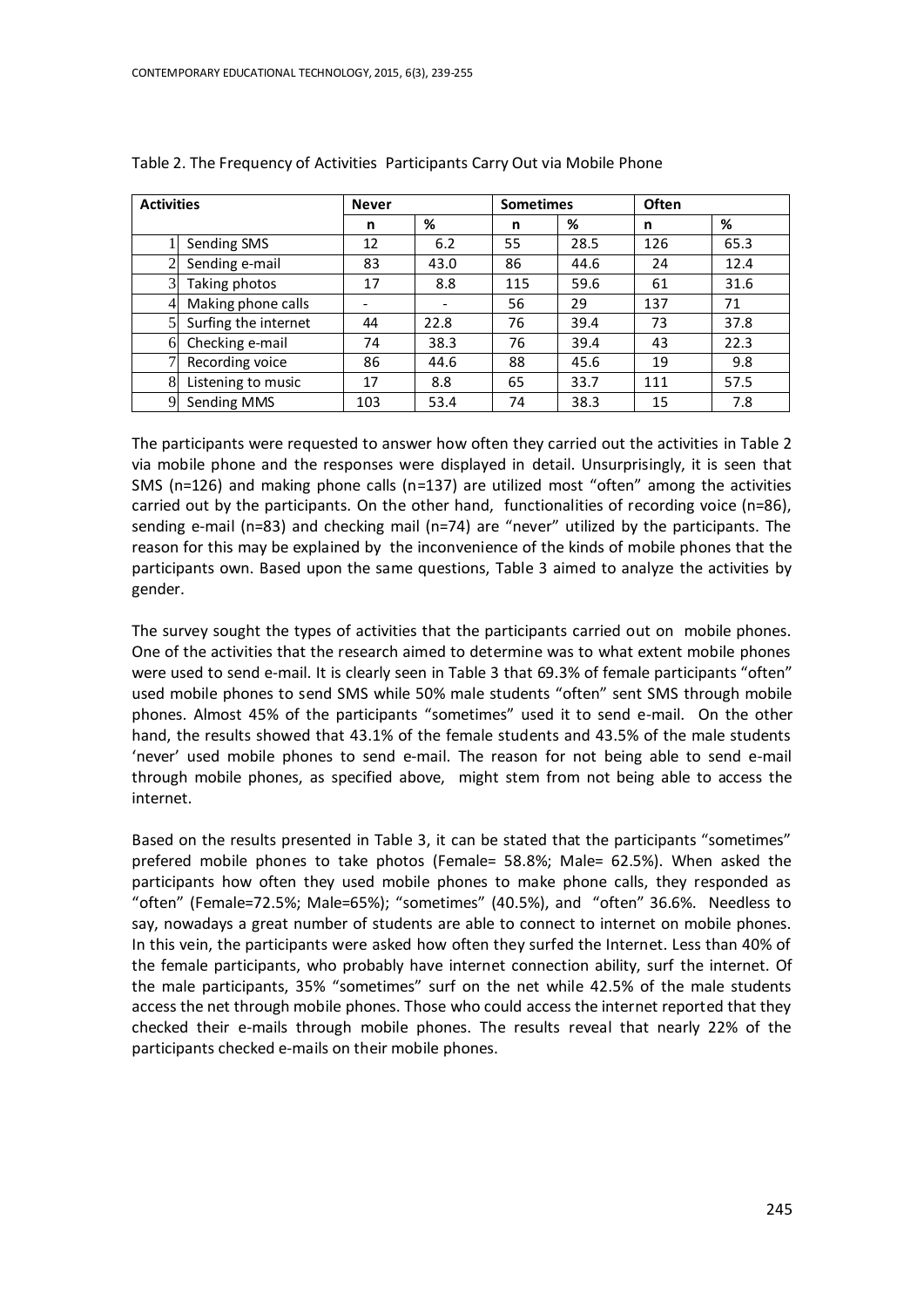| <b>Activity</b>  | Gender | <b>Descriptive</b>      | <b>Never</b>            | <b>Sometimes</b> | Often            | <b>Total</b> | Chi-          |
|------------------|--------|-------------------------|-------------------------|------------------|------------------|--------------|---------------|
|                  |        | <b>Statistics (DS)</b>  |                         |                  |                  |              | <b>Square</b> |
|                  | Female | f                       | 10                      | $\overline{37}$  | 106              | 153          |               |
| $\mathbf{1}$     |        | $\%$                    | 6.5                     | 24.2             | 69.3             | 100.0        | $X^2 = 6.78$  |
|                  | Male   | $\mathbf{f}$            | $\overline{2}$          | 18               | 20               | 40           | $df=2$        |
|                  |        | $\%$                    | 5.0                     | 45.0             | 50.0             | 100,0        | $p = 0.034$   |
|                  | Female | $\overline{f}$          | 66                      | 68               | 19               | 153          |               |
| $\overline{2}$   |        | %                       | 43.1                    | 44.4             | 12.4             | 100.0        | $X^2 = .005$  |
|                  | Male   | $\overline{f}$          | 17                      | 18               | 5                | 40           | $df=2$        |
|                  |        | $\frac{9}{6}$           | 42.5                    | 45.0             | 12.5             | 100.0        | p=.997        |
|                  | Female | f                       | 13                      | 90               | 50               | 153          |               |
| $\overline{3}$   |        | $\%$                    | 8.5                     | 58.8             | 32.7             | 100.0        | $X^2 = .422$  |
|                  | Male   | $\overline{f}$          | $\overline{\mathbf{4}}$ | 25               | 11               | 40           | $df=2$        |
|                  |        | $\%$                    | 10.0                    | 62.5             | 27.5             | 100.0        | p=.810        |
|                  | Female | $\overline{f}$          | 3                       | 39               | 111              | 153          |               |
| $\overline{4}$   |        | $\%$                    | 2,0                     | 25.5             | 72.5             | 100.0        | $X^2 = .877$  |
|                  | Male   | $\overline{f}$          | $\mathbf{1}$            | 13               | 26               | 40           | $df=2$        |
|                  |        | %                       | $\overline{2.5}$        | 32.5             | 65.0             | 100.0        | p=.645        |
|                  | Female | f                       | 35                      | 62               | 56               | 153          |               |
| 5                |        | $\%$                    | 22.9                    | 40.5             | 36.6             | 100.0        | $X^2 = .539$  |
|                  | Male   | $\overline{f}$          | 9                       | 14               | 17               | 40           | $df=2$        |
|                  |        | %                       | 22.5                    | 35.0             | 42.5             | 100.0        | p=.764        |
|                  | Female | $\overline{f}$          | 59                      | 60               | 34               | 153          | $X^2 = 0.015$ |
| 6                |        | %                       | 38.6                    | 39.2             | 22.2             | 100.0        | $df=2$        |
|                  | Male   | $\overline{f}$          | 15                      | 16               | 9                | 40           | p=.992        |
|                  |        | $\%$                    | 37.5                    | 40.0             | 22.5             | 100.0        |               |
| $\overline{7}$   | Female | $\overline{f}$          | 62                      | 74               | 17               | 153          |               |
|                  |        | $\%$                    | 40.5                    | 48.4             | 11.1             | 100.0        | $X^2 = 5.14$  |
|                  | Male   | $\overline{f}$          | 24                      | 14               | $\overline{2}$   | 40           | $df=2$        |
|                  |        | $\%$                    | 60.0                    | 35.0             | $\overline{5.0}$ | 100.0        | p=.076        |
|                  | Female | $\overline{f}$          | 14                      | 50               | 89               | 153          |               |
| 8                |        | %                       | 9.2                     | 32.7             | 58.2             | 100.0        | $X^2 = 372$   |
|                  | Male   | $\overline{f}$          | 3                       | 15               | 22               | 40           | $df=2$        |
|                  |        | %                       | 7.5                     | 37.5             | 55.0             | 100.0        | p=.830        |
|                  | Female | $\overline{\mathsf{f}}$ | 82                      | 59               | 12               | 153          |               |
| $\boldsymbol{9}$ |        | $\%$                    | 53.6                    | 38.6             | 7.8              | 100.0        | $X^2 = 0.026$ |
|                  | Male   | $\overline{f}$          | 22                      | 15               | $\overline{3}$   | 40           | $df=2$        |
|                  |        | $\%$                    | 55.0                    | 37.5             | 7.5              | 100.0        | p=.987        |

Table 3. The Frequency of the Activities Carried Out on Mobile Phones by Gender

Recording voice on the mobile phone was not used so much by the participants (Often: Female=11.1%; Male= 5%). However, more than 55% of the participants (Female=58.2%; Male=55%) 'often' listened to music on their mobile phones. Sending MMS through mobile phones were not "often" carried out by the participants (Female= 7.8%; Male=7.5%). Based on the results in Table 3, it can be concluded that the activities that were most frequently carried out by the participants are sending SMS, making phone calls, and listening to music on the mobile phones. There is a statistically significant difference between male and female participants (p<0.05) among those who 'often' sent SMS messages via mobile phones. In the other activities, it is not possible to observe a statistically significant difference between male and female participants (p>0.05).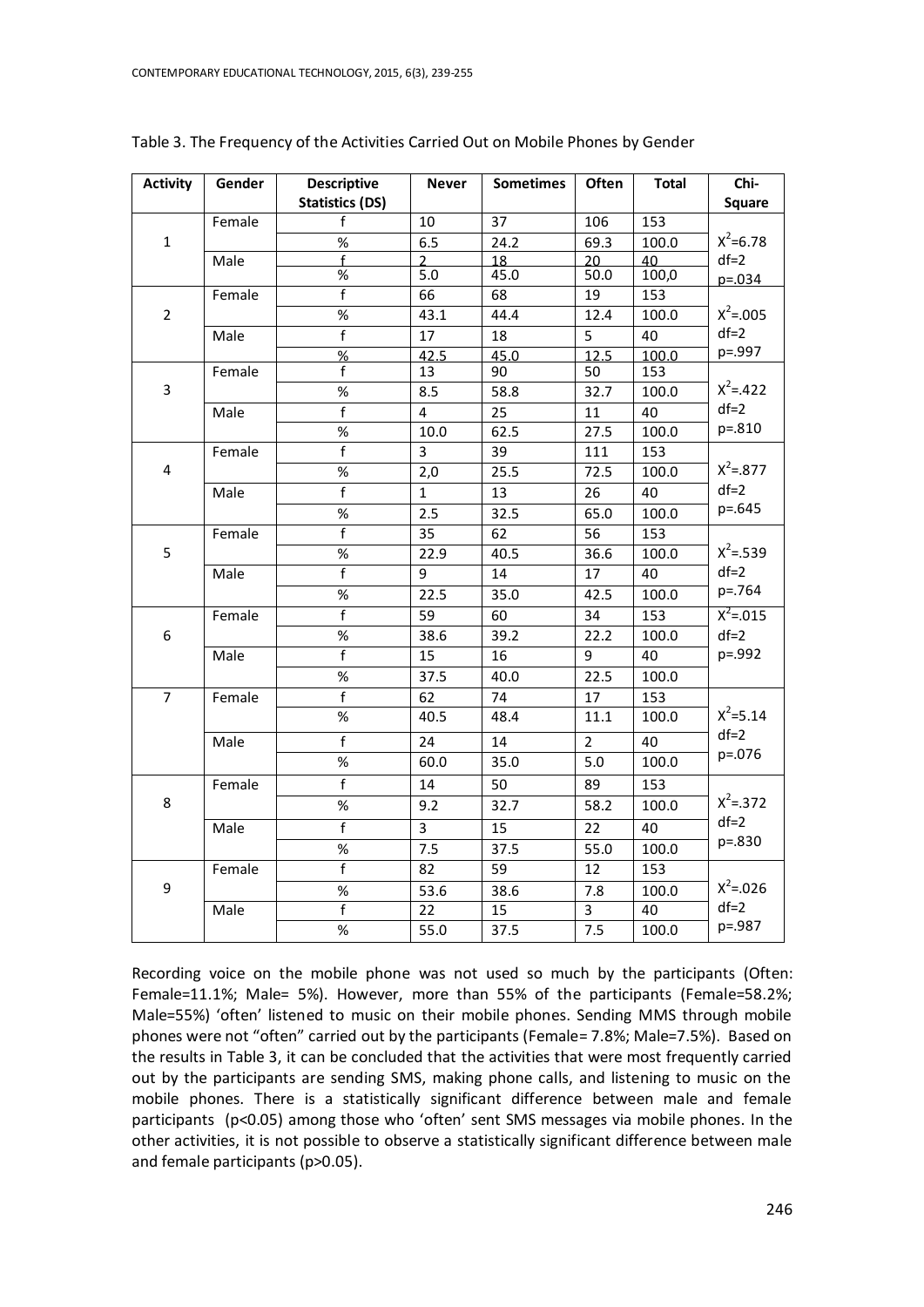| <b>Activities</b> |                                        | <b>Never</b> |      | <b>Sometimes</b> |      | Often |      |
|-------------------|----------------------------------------|--------------|------|------------------|------|-------|------|
|                   |                                        | n            | %    | n                | %    | n     | %    |
|                   | Using as a dictionary                  | 63           | 32.6 | 68               | 35.2 | 62    | 32.1 |
| 2.                | Listening to authentic audio materials | 73           | 37.8 | 98               | 50.8 | 22    | 11.4 |
| 3.                | Checking for pronunciation             | 74           | 38.3 | 83               | 43   | 36    | 18.7 |
| 4.                | Downloading some ELT resources         | 105          | 54.4 | 74               | 38.3 | 14    | 7.3  |
| 5.                | Surfing on the net to find information | 53           | 27.5 | 86               | 44.6 | 54    | 28   |

Table 4. Activities Carried Out on Mobile Phone for Language Learning Purposes

In order to display to what extent the participants used mobile phones for educational purposes, particulary as an aid to learn or practice the target language, the items in Table 4 were researched within the framework of the survey. The findings attained proved that the participants, in general, had a tendency to utilize this device for educational purposes. It is clearly seen that participants "sometimes" (n=63) and "often' (n=62) used it as a digital dictionary, which most of foreign language learners often use as a supplementary tool. One of the reported activities that the participants carried out through mobile phones was utilizing it to check for correct pronunciation of words which they do not know (43%=sometimes, 18,7%=often). The other significant finding was that the participants "sometimes" (n=98) and "often" (n=22) used the mobile phones to improve their listening comprehension ability by being exposed to the supported audio materials of authentic texts. The findings regarding the activities that were carried on mobile phone were also analyzed based on gender (Table 4).

| <b>Activity</b> | Gender         | <b>Descriptive</b><br><b>Statistics</b><br>1001 | <b>Never</b> | <b>Sometimes</b> | <b>Often</b>   | <b>Total</b> | Chi-<br><b>Square</b>  |
|-----------------|----------------|-------------------------------------------------|--------------|------------------|----------------|--------------|------------------------|
|                 | Female         | f                                               | 52           | 58               | 43             | 153          |                        |
| 1               |                | %                                               | 34.0         | 37.9             | 28.1           | 100.0        | $X^2 = 5.62$<br>$df=2$ |
|                 | Male           | f                                               | 11           | 10               | 19             | 40           | p=.060                 |
|                 |                | %                                               | 27.5         | 25.0             | 47.5           | 100.0        |                        |
|                 | Female         | f                                               | 56           | 81               | 16             | 153          |                        |
| $\overline{2}$  |                | %                                               | 36.6         | 52.9             | 10.5           | 100.0        | $X^2 = 1.54$<br>$df=2$ |
|                 | Male           | f                                               | 17           | 17               | 6              | 40           | p=.462                 |
|                 |                | %                                               | 42.5         | 42.5             | 15.0           | 100.0        |                        |
|                 | Female<br>Male | f                                               | 62           | 62               | 29             | 153          |                        |
| 3               |                | %                                               | 40.5         | 40.5             | 19.0           | 100.0        | $X^2 = 2.0$<br>$df=2$  |
|                 |                | f                                               | 12           | 21               | $\overline{7}$ | 40           | p=.366                 |
|                 |                | %                                               | 30.0         | 52.5             | 17.5           | 100.0        |                        |
|                 | Female         | f                                               | 86           | 56               | 11             | 153          |                        |
| 4               |                | %                                               | 56.2         | 36.6             | 7.2            | 100.0        | $X^2 = 1.03$<br>$df=2$ |
|                 | Male           | f                                               | 19           | 18               | 3              | 40           | p=.598                 |
|                 |                | %                                               | 47.5         | 45.0             | 7.5            | 100.0        |                        |
|                 | Female         | f                                               | 40           | 70               | 43             | 153          |                        |
| 5               |                | %                                               | 26.1         | 45.8             | 28.1           | 100.0        | $X^2 = 706$<br>$df=2$  |
|                 | Male           | f                                               | 13           | 16               | 11             | 40           | p=.703                 |
|                 |                | %                                               | 32.5         | 40.0             | 27.5           | 100.0        |                        |

Table 5. Activities Carried Out on Mobile Phone for Language Learning Purposes by Gender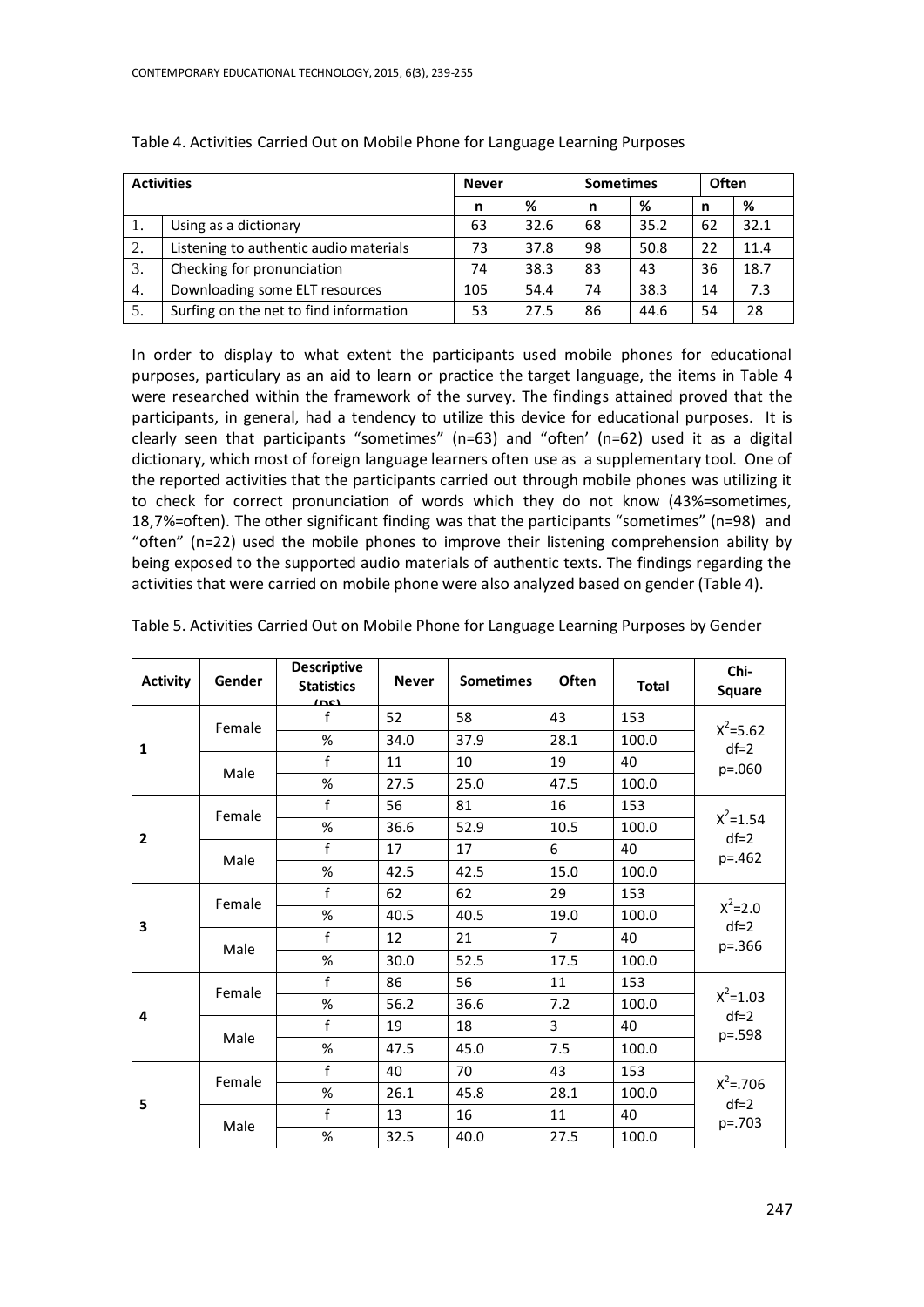When the results were analyzed by gender, it was found that 28.1% of the female participants "often" used digital dictionary software program on mobile phone. However, as for the male participants, this rate is much higher with the percentage of 47.5%. What is significant is that almost half of the participants (male= 42.5%, female= 52.9%) preferred to listen to the audiosupported authentic materials on the mobile phone. A similar result was obtained from the activity that promotes the effective communication of the participants through correct pronunciation of the target language. It is reported that male participants (52.5%) and female participants (40.5%) "sometimes" checked the correct pronunciation of the words when they were not sure. There is no doubt that correct pronunciation is regarded as one of the crucial problems that learners frequently face. Thus, it is suggested that the use of digital dictionary at any stage of language learning needs to be encouraged, and this facility should be exploited as much as possible by both teachers and students. To download the required sources on the net via mobile phone does not always seem to be possible for the participants (Female=7.2%, Male=7.5%). The results show that there is no statistically significant difference between the use of mobile phones for educational purposes and communicative purposes (p>0.05).

| Responses |     | %     |
|-----------|-----|-------|
| Yes       | 88  | 45.6  |
| No        | 105 | 54.4  |
| Total     | 193 | 100.0 |

Table 6. Teachers' Encouragement to Use Mobile Phones to Support Language Learning

The respondents were asked whether they got any encouragement from their teachers to support their language learning via mobile phones. It is true that using mobile phone effectively and successfully in the classroom is highly related to teachers' attitudes towards it. However, McNeal and Hooft (2006) maintain that despite the widespread popularity of mobile phones around the world, they have not been used widely in educational settings as some people feel reluctant. According to the results attained through the survey, it is seen that participants (54.4%) were not encouraged enough to use mobile phone as an instructional tool by their teachers. The reasons for being reluctant to encourage learners to take advantage of this technological device in the classroom might derive from fear of abusing this tool or fear of disrupting traditional classroom set up. On the other hand, 45.6% of the participants stated that they were encouraged by their teachers. Educationally speaking, teachers' positive attitude towards using technology in foreign language teaching classroom facilitates successful learning (Huang & Liaw, 2005).

The participants' views on the use of mobile phones in the classroom were analyzed and the findings are presented in Table 7. Specifically, they were asked if they favoured the use of mobile phone as an aid in completing schoolwork.

|  |  | Table 7. Participants' Views on the Use of Mobile Phone |
|--|--|---------------------------------------------------------|
|--|--|---------------------------------------------------------|

| <b>Statement</b>                                                               |     |      | No. |        |  |
|--------------------------------------------------------------------------------|-----|------|-----|--------|--|
|                                                                                | n   | %    | n   | %      |  |
| 1 Do you think mobile phones will aid you in completing<br>schoolwork?         | 130 | 67.4 | 63  | - 32.6 |  |
| 2. Would you like to use your mobile phone in the class as a<br>learning tool? | 128 | 66.3 | 65  | 33.7   |  |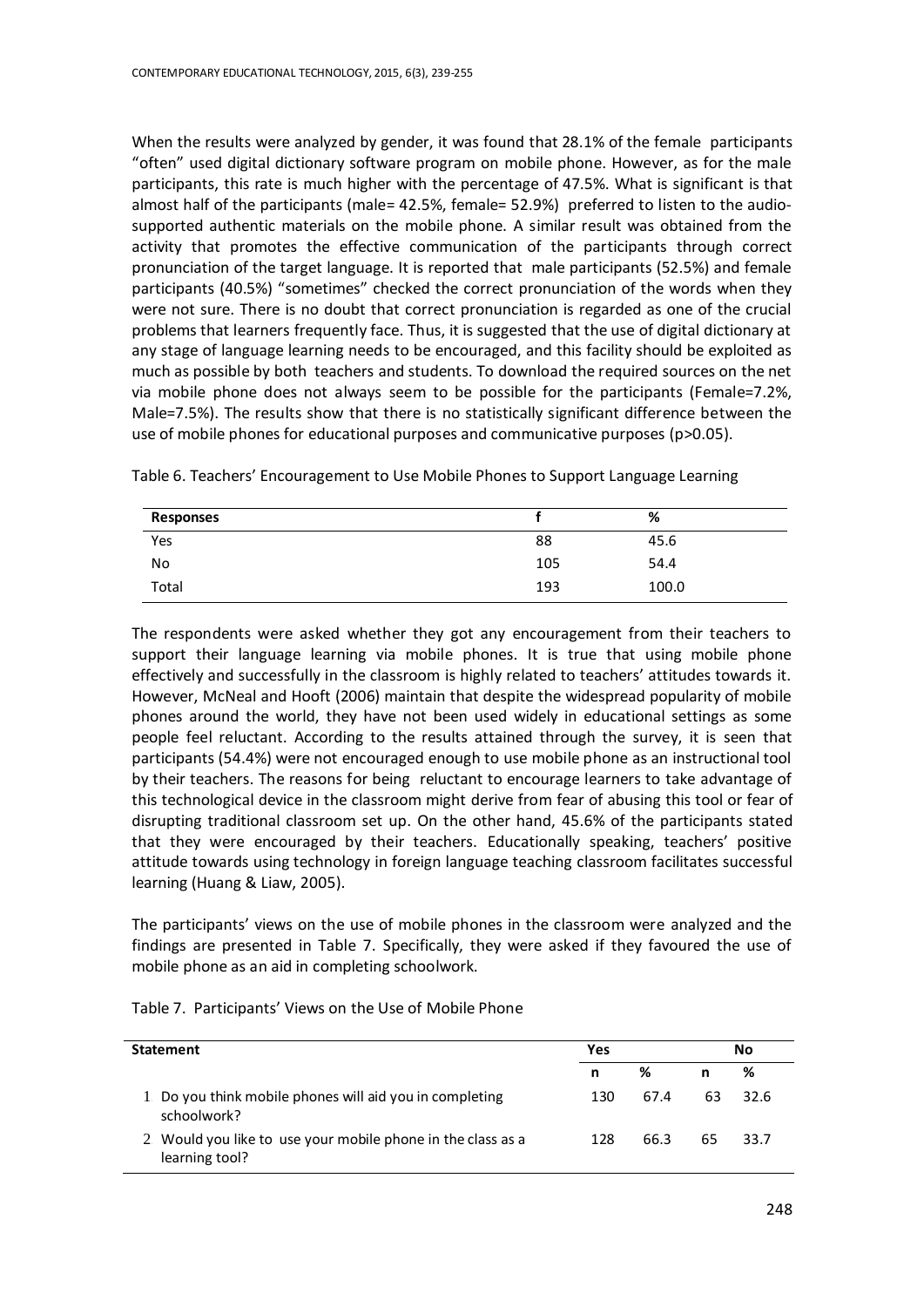The results showed that 67.4% of the participants believed in the effectiveness of this tool in completing some language learning tasks. Being prospective English teachers, particpiants' propensity to use mobile phone in the class as a learning tool was investigated. 128 of the participants reported they would like to use mobile phones in class as an instructional tool. Table 8 compares the results of considering mobile phone as an aid to complete schoolwork with encouragement received by the teacher.

| <b>Learners Variables</b>                   | DS | Yes  | No   | Total | <b>Chi-Square</b>     |
|---------------------------------------------|----|------|------|-------|-----------------------|
| Learners encouraged to use<br>mobile phones |    | 62   | 26   | 88    |                       |
|                                             | %  | 70.5 | 29.5 | 100.0 | $X^2 = 706$<br>$df=2$ |
| Learners not encouraged to use              |    | 68   | 37   | 105   | $p = 401$             |
| mobile phones                               | %  | 64.8 | 35.2 | 100.0 |                       |

Table 8. Considering Mobile Phone as an Aid with Teachers' Encouragement for Its Use

Most of the participants reported that mobile phones would assist them in completing assigned tasks in the classroom. According to the results, it can be asserted that there is no statistically significant difference between the participants who are encouraged to use mobile phones in the classroom and those who think mobile phones will aid in completing schoolwork (p>0.05).

Table 9. Willingness to Use Mobile Phone as an Aid with Teachers' Encouragement for Its Use

| <b>Learners Variables</b>        | DS | Yes  | No   | Total | <b>Chi-Square</b>     |
|----------------------------------|----|------|------|-------|-----------------------|
| Learners encouraged<br>to<br>use |    | 65   | 23   | 88    |                       |
| mobile phones                    | %  | 73.9 | 26.1 | 100.0 | $X^2 = 412$<br>$df=2$ |
| Learners not encouraged to use   |    | 63   | 42   | 105   | $p = 0.041$           |
| mobile phones                    | %  | 60.0 | 40.0 | 100.0 |                       |

A great number of the participants (73.9%), who were encouraged to use mobile phones, stated that they would like to utilize mobile phones for educational purposes. On the other hand, 60% of those who were not encouraged to use mobile phones expressed that they wouldn't like to use it for educational purposes. The results above reveal that there is a statistically significant difference between those who are encouraged to use mobile phones in the classroom and those who are willing to use in the class ( $p$ <0.05).

#### **Discussion**

It has been often stated that revolutionary changes in mobile technology has considerably contributed to revisions of traditional education models. The use of mobile phones and other mobile devices for educational purposes has received increasing attention (Chinnery, 2006). As Traxler (2009) indicates, the use of wireless, mobile, portable, and handheld devices are gradually increasing and diversifying across every sector of education. Ally (2009) claims that the twenty-first century learner will benefit from well-designed learning materials so that they can learn anywhere and at any time using mobile technology. Furthermore, using real-world resources for teaching and learning in the classroom can make education more meaningful and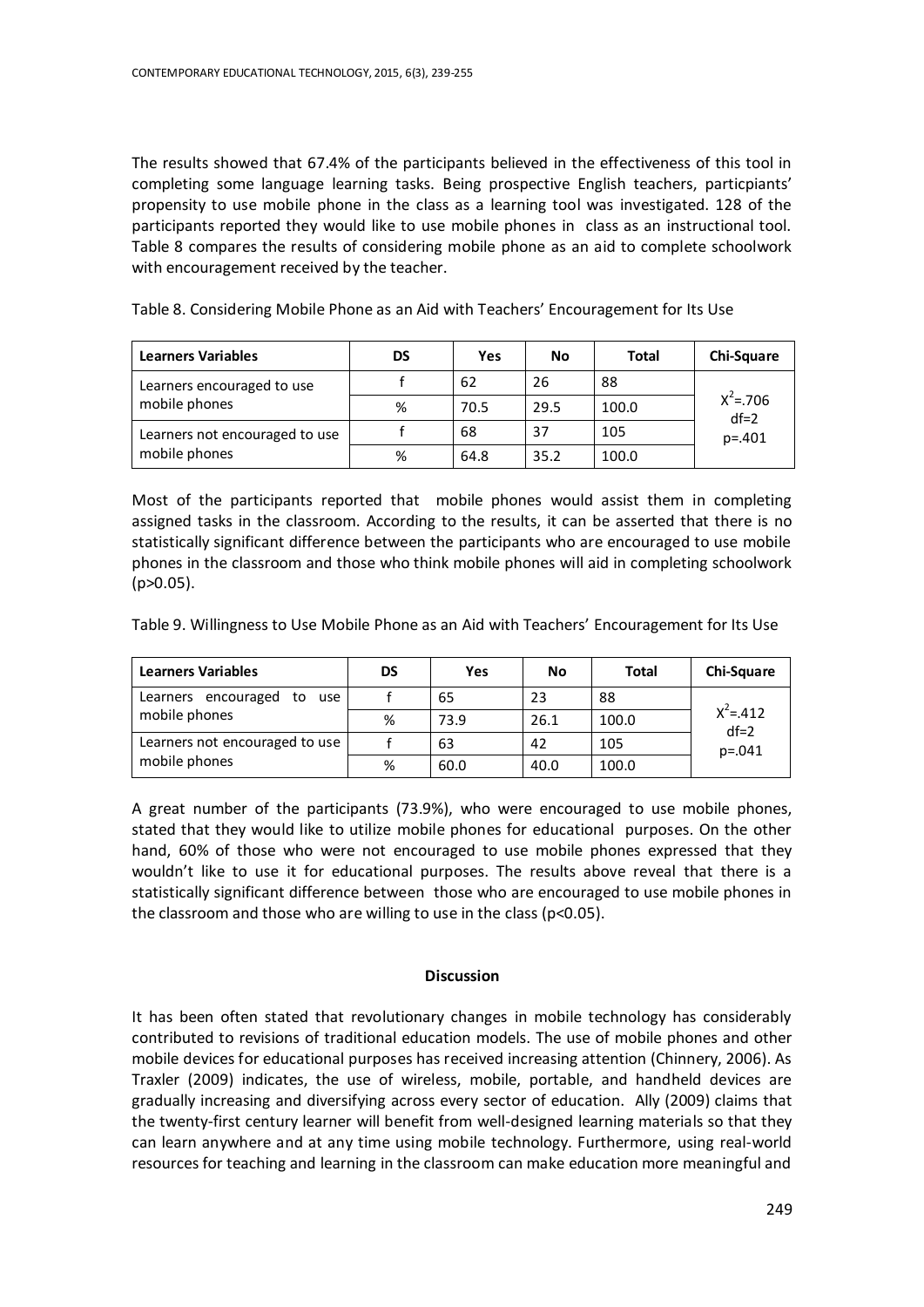relevant to students (Mcneal & Hooft, 2006, p.1). Students using mobile phones in learning become more successful than those using paper or web materials (Thornton & Houser, 2005). Some students like the screen size limitations, which make the amount of content more manageable than that of other teaching materials (Chen, Hsieh, & Kinshuk, 2008).

The related literature summarizes the services that mobile technologies offer to learners as follows: they are fast, effective, flexible, authentic, spontaneous, natural, motivating, portable, easy to use, and ubiquitous. Additionally, learners are provided with opportunities beyond the walls of the classroom, without restrictions of time and space. This study attempted to shed light on the use of the mobile phone as an instructional tool for foreign language teaching. In this respect, the participants were requested to share the extent to which they used mobile phones in and outside the walls of the English language teaching classroom. The results proved that more than half of the participants (58.5%) preferred mobile phones for educational purposes. The study also investigated the types of activites that the participants carried out via mobile phone. According to the data obtained from the participants, sending SMS, and listening to music are the most frequently appreciated ones. It is seen that foreign language learners frequently use the SMS function of mobile phones, which can be utilized for foreign language learning purposes. To show the effectiveness of teaching through SMS, Saran and Seferoglu (2010) conducted a study with foreign language learners which proved that SMS is a great help for developing learners' vocabulary knowledge.

The results of the present study demonstrated that almost half of the participants (47.5% of male participants) often used dictionaries on their mobile phones. Nowadays, it has been observed that very few foreign language learners carry dictionaries with them, while most prefer to use digital dictionaries on their phones. Regarding the use of mobile phones for listening purposes, a great number of participants stated that they sometimes (n=98), listened to audio materials with accompanying texts, along with the responses of 98 (sometimes) and 22 (often). However, it is highly suggested that foreign language learners need to be exposed to authentic language as much as possible. A great majority of students (n=119) responded that they generally ("sometimes" and "often") used it to check the pronunciation of the words. The results obtained from the survey are consistent with the suggestions that mobile phone can be used to practice pronunciation by recording audio materials (Thornton & Houser, 2005). It is safe to say that one of the problematic areas that foreign language learners often face is mispronounced words, which can cause miscommunication and misunderstanding. As the research clearly indicates, the most common activity that the participants use is the digital dictionary that the mobile phone offers.

## **Conclusions**

This study attempted to get a sense of how prospective English teachers are using their mobile phones both in and beyond the walls of the classrooms, along with their attitudes towards effective use in a forein language teaching context. This research proves that deploying mobile phone mediated language learning would promote foreign language learning, and this fact needs to be reviewed by foreign language teachers and course designers. Furthermore, it is widely admitted that it is not possible to adopt an innovative instructional material when it offers challenges for teachers or decision makers. Educationally speaking, the effective and successful use of any instructional tool is highly related to teachers' and learners' attitudes toward it. However, more specifically, the teacher in the classroom needs to be able to adopt this learning tool and its implications in order to meet the students' curiosity. In this vein,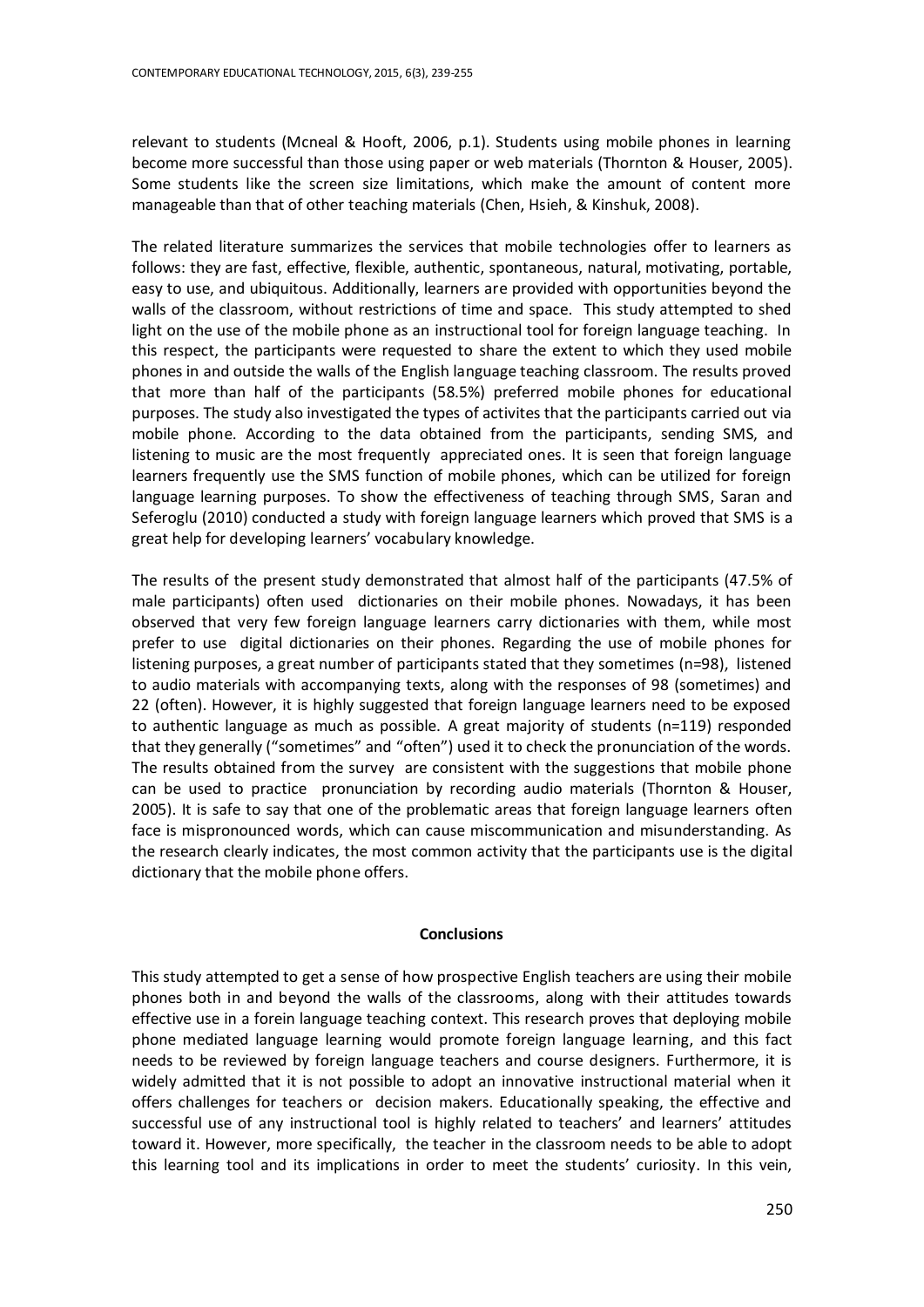Mounier and Tangchuang (2010) note that the quality of the teaching-learning process depends on understanding the science concerning the relationship between knowledge, the teacher and the student. Additonally, King suggests that if we are to place the phenomenon of mobile learning within the context of the theories of instructional design, we need to "break down the walls to open up new spaces" (2006, p.171).

Utilizing mobile phones for prospective English teachers seems necessary in order to make the foreign language teaching environment more attractive and motivating. The use of technology has the potential not only to maintain attention but also to motivate learners to pay attention (Bester & Brand, 2013). Considering the fact that mobile phones are becoming ubiquitous, are relevant to interactive learning, increase potential for distributed practice, and are suitable for encouraging classroom interactivity (Levy & Kennedy, 2005), the foreign language teaching classroom should be refined (Anohina, 2005). As repeatedly cited above, mobile phones have several benefits for foreign language learners in developing correct pronunciation, promoting listening skills, getting feedback from teachers via SMS, delivering homework and tests via SMS and so forth. Having learners' positive attitudes (Markett, Sanchet, Weber, & Tangney, 2006), promoting an active learning environment, and enabling an authentic learning community in the classroom are the other factors that mobile phone offers for the benefit of students. Furthermore, they are regarded as social tools that facilitate authentic and relevant communication and collaboration among learners (Thornton & Houser, 2005). Uusing mobile phones as learning tools has many potential benefits for language learning and takes learning out of the classroom walls, often beyond the reach of the teacher (Kukulska-Hulme, 2009).

As mentioned above, the findings of this study cannot be overgenaralized for all prospective foreign languge teachers because the study has some limitations. First, the findings are limited to the questionnaire. Second, the study was limited to the participants of a university. Similar studies can be administered to large amount of participants through other research methods. Third, the study was conducted in the end of 2012. Since then, the number of the students owning mobile phones and the speed of internet access have increased. However, the results in this study suggest that mobile technology is new and needs to be explored further especially within the foreign language teaching context.

# **References**

- Acarturk, C. (2012). The use of barcode technology in education: An evaluation within the framework of cognitive science. *Paper presented at the Academic Computing Conference 2012*. February 1-2, 2012. Usak University, Usak.
- Akbulut, Y. (2008). Exploration of the attitudes of freshman foreign language students toward using computers at a Turkish state university. *Turkish Online Journal of Educational Technology, 7,* 18-31.
- Al Aemri, S.K.(2011). The use of mobile phones in learning English language by Sultan Qaboos University students: Practices, attitudes and challenges*. Canadian Journal on Scientific & Industrial Research*, *2*(3), 143-151.
- Alexanders, B.(2004). Going nomadic: Mobile learning in higher education. *Educause Review*, *39*(5), 28-35.
- Ally, Mohammed. (Ed.) (2009). *[Mobile learning: Transforming the delivery of education and](http://www.aupress.ca/books/120155/ebook/99Z_Mohamed_Ally_2009-MobileLearning.pdf)  [training.](http://www.aupress.ca/books/120155/ebook/99Z_Mohamed_Ally_2009-MobileLearning.pdf)* Edmonton, Canada: Athabasca University Press.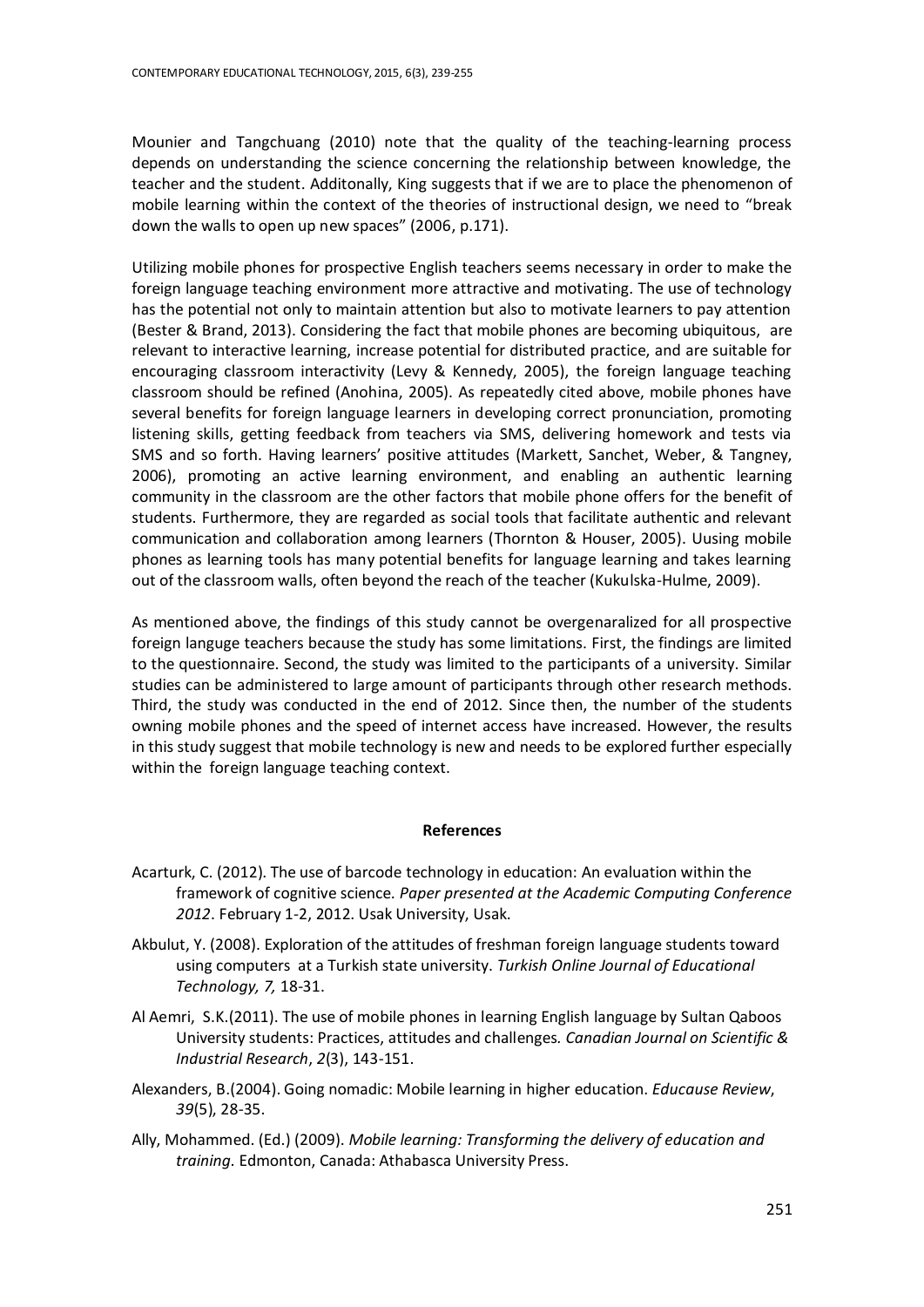- Anohina, A. (2005). Analysis of the terminology used in the field of virtual learning. Journal of *Educational Technology & Society, 8*(3), 91-102.
- Attewell, J. (2005). *Mobile technologies and learning: A technology update and m-learning project summary*. London: Learning Skills Development Agency.
- Attewell, J. & Savill-Smith,C. (2005). *Mobile learning anytime everywhere*. London: Learning and Skills Development.
- Basoglu, E. B. & Akdemir, O. (2010). A comparison of undergraduate students' English vocabulary learning: Using mobile phones and flash cards. *The Turkish Online Journal of Educational Technology, 9*, 1-7.
- Bayne, S. & Ross, J. (2007). *The 'digital native' and 'digital immigrant': A dangerous opposition. Paper presented at the Annual Conference of the Society for Research into Higher Education (SRHE).* Retrieved on 12 April 2014 fro[m http://www.malts.ed.ac.uk/staff/](http://www.malts.ed.ac.uk/staff/%20sian/natives_%20final.pdf)  sian/natives final.pdf.
- Bester, G. & Brand, L. (2013). The effect of technology on learner attention and achievement in the classroom. *South African Journal of Education, 33*(2), 1-15.
- Burston, J. (2011). Realizing the potential of mobile phone technology for language learning. *The IALLT Journal. 41*(2), 56-71.
- Chen, NS., SW., Hsieh & Kinshuk (2008). Effects of short-term memory and content representation type on mobile language learning. *Language Learning and Technology, 12*(3), 93–113.
- Chinnery, M.G. (2006). Emerging technologies going to the MALL: Mobile assisted language learning. *Language Learning & Technology. 10*(1), 9-16.
- Cui, G. & Wang, S. (2008). Adopting cell phones in EFL teaching and learning. *Journal of Educational Technology Development and Exchange, 1*(1), 68-80.
- Cakir, H. (2011). Mobil ogrenmeye iliskin bir yazilim gelistirme ve degerlendirme. *Cukurova Universitesi Egitim Fakultesi Dergisi, 2*, 01-09.
- Cavus, N. & Ibrahim, D. (2009). m-Learning: An experiment in using SMS to support learning new English language words. *British Journal of Educational Technology, 40*(1), 78-91.
- Cavus, N. & Uzunboylu, H. (2009). Improving critical thinking skills in mobile learning*. Procedia Social and Behavioral Sciences, 1,* 434-438.
- Cavus, N., Bicen, H. & Akcil, U. (2008). The opinions of information technology students on using mobile learning*. Paper presented at International Conference on Educational Sciences.* Magosa, North Cyprus. Eastern Mediterranean University.
- Chen, C. & Chung, C. (2008). Personalized mobile English vocabulary learning system based on item response theory and learning memory cycle. *Computers & Education, 51*(2), 624- 645.
- Ducate, L. & Lomicka, L. (2009). Podcasting: An effective tool for honing language students' pronunciation. *Language Learning & Technology, 13*(3), 66-86
- Edirisingha, P., Rizzi, C. Nie, M. & Rothwell, L. (2007). Podcasting to provide teaching and learning support for an undergraduate module on English language and communication. *Turkish Online Journal of Distance Education 8*(3), 87-10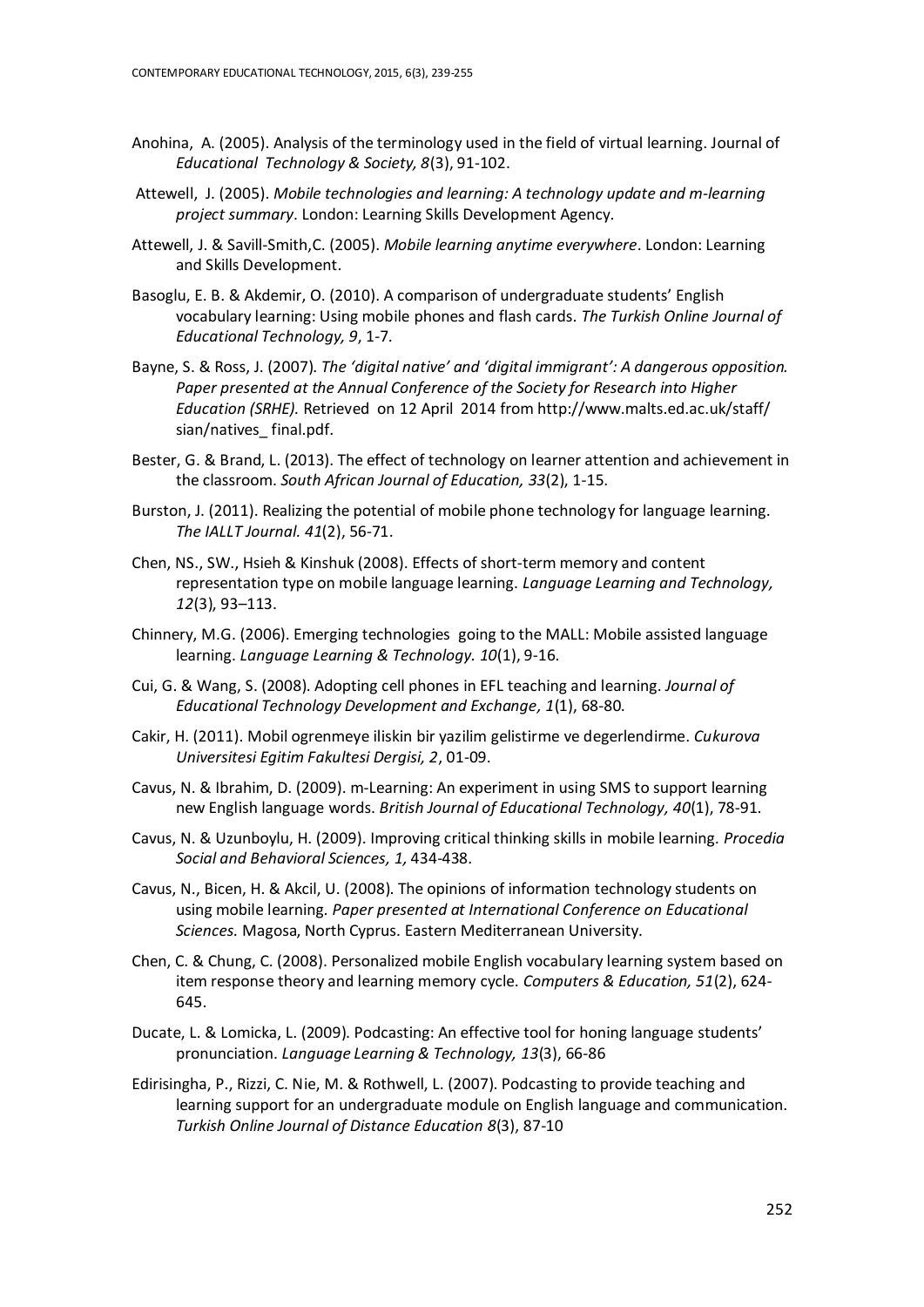- Esit, O. (2011). Your verbal zone: An intelligent computer-assisted language learning program in support of Turkish learners. *Computer Assisted Language Learning, 24*(3), 211-232.
- Friedman, A.D. (2012). How to collect and analyze qualitative data. In A. Mackey and S. M. Gass (Eds.), *Researh methods in second language acqisition* (pp.180-200). Hoboken, NJ: Wiley-Blackwell.
- Hussein, M.O.M., & Cronje, J.C. (2010). Defining Mobile Learning in the Higher Education Landscape. *Educational Technology & Society, 13*(3), 12-21.
- Gall, M. D., Gall, J. P., & Borg, W. R. (2003). *Educational research: An introduction* (7th ed.). Boston, MA: Allyn and Bacon.
- Geddes, S.J.(2004). *Mobile learning in the 21st century: benefit to learners.* Retrieved on 25 January 2014 fro[m http://knowledgetree.flexiblelearning.net.au/edition06/](http://knowledgetree.flexiblelearning.net.au/edition06/) download/geddes.pdf
- Huang, H.M. & Liaw, S.S. (2005). Exploring users' attitudes and intentions toward the web as a survey tool. *Computers in Human Behavior, 21*(5), 729-743.
- Hung, P.H., Hwang. G.J., Su, I.H. & Lin, I.H. (2012). A concept-map integrated dynamic assessment system for improving ecology observation competences in mobile learning activities. *The Turkish Online Journal of Educational Technology, 11*(1), 10-19.
- Keskin, O.N. & Metcalf, D. (2011). The current perspectives, theories and practices of mobile learning. *The Turkish Online Journal of Educational Technology, 10*(2), 202-208.
- Khanna, A. & Singh, A. (2011). Efficacy of 'stop TB cricket': A mobile phone game for edutainment*. Paper presented at the International Educational Technology Conference.* Istanbul.
- Kiernan, P. & Aizawa, K.(2004). Cell phones in task based learning. Are cell phones useful language learning tools? *ReCALL, 16*(1), 71-84.
- King, J. P. (2006). *One hundred philosophers: A guide to world's greatest thinkers (2nd ed.).* New York: Chartwell Books.
- Kilickaya, F. (2009). The Effect of a Computer-Assisted Language Learning Course on Pre-Service English Teachers' Practice Teaching. *Educational Studies, 35*(4), 437-448.
- Krashen, S.D. (1985). *The input hypothesis: Issues and implications*. New York: Longman.
- Kukulska-Hulme, A. & Shield, L. (2006). *Researching new and emerging technologies in language education.* Unpublished presentation to internal Open University, UK INTELLECT research group.
- Kukulska-Hulme, A.& Shield, L. (2008). An overview of mobile assisted language learning: From content delivery to supported collaboration and interaction. *ReCALL, 20*(3), 271–289.
- Kukulska-Hulme, A. (2009). Will mobile learning change language learning? *European Journal for Computer Assisted Language Learning, 21*(2), 157-165.
- Kuzu, A., Cuhadar, C,. & Akbulut, Y. (2007). Reflections of undergraduate students regarding PDA use for instructional purposes. *Selçuk University Journal of Social Sciences Instute. 18*, 359-365.
- Levy, M. & Kennedy, C. (2005). Learning Italian via mobile SMS. In A. Kukulska- Hulme and J. Traxler (Eds.), *Mobile learning: A handbook for educators and trainers* (pp. 76-83) London: Taylor & Francis.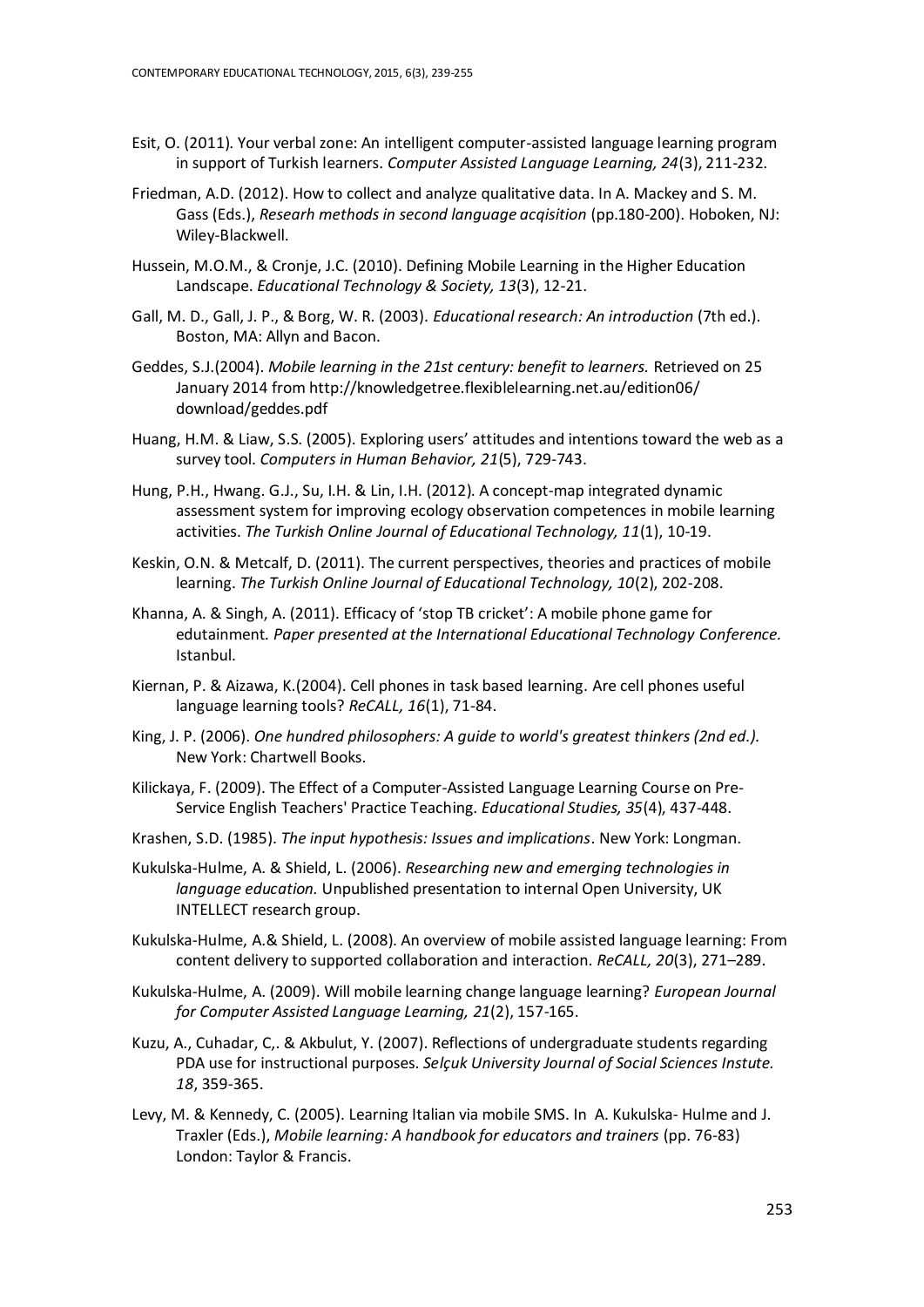- Litchfield, A., Dyson, L., Lawrence, E. & Zmijewska, A. (2007). Directions for m-learning research to enhance active learning. In ICT *Providing choices for learners and learning*. *Proceedings ascilite Singapore 2007*. Retrieved on 22 May 2014 from http://www. ascilite.org.au/conferences/ singapore07/procs/litchfield.pdf
- Lu, M. (2008). Effectiveness of vocabulary learning via mobile phone. *Journal of Computer Assisted Learning, 24*(6), 515-525.
- Mayisela, T. (2013). The potential use of mobile technology: enhancing accessibility and communication in a blended learning course. *South African Journal of Education, 33*(1), 1-18.
- Markett, C., Sanchet, I.A., Weber, S. & Tangney, B. (2006). Using short message service to encourage interactivity in the class room. *Computers & Education, 46*(3), 280-293.
- McConotha, D., Praul, M.& Lynch, M.J. (2008). Mobile learning in higher education: An empirical assessment of a new educational tool. *The Turkish Online Journal of Educational Technology, 7*(3), 15-21.
- McNeal, T. & van't Hooft, M. (2006). Anywhere, anytime: Using mobile phones for learning. *Journal of the Research Center for Educational Technology, 2*(2), 24-31.
- Meurant, R.C. (2007).Using Cell phones and SMS in second language pedagogy: A review with implications for their intentional use in the L2 classroom. *Journal of Convergence Information Technology, 2*(1), 98-106.
- Mounier, A. &Tangchuang, P. (2010). E*ducation and knowledge in Thailand: The quality controversy (1st ed.)*. Bangkok: Silkworm Books.
- Nah, K.C., White, P.& Sussex, R. (2008). The potential of using a mobile phone to access the internet for learning EFL listening skills within a Korean context. *European Association for Computer Assisted Language Learning, 20*(3), 331-347.
- Naismith, L., Lonsdale, P., Vavoula, G. & Sharples, M. (2004). *Teaching and learning with mobile technologies-case studies.* Retrieved on 20 January 2014 from http://www. futurelab.org.uk
- Oblinger, D. (2003). *Boomers, gen-Xers and millennials: Understanding the new students*.EDUCAUSE Review, July/August 2003. Retrieved on 22 May 2014 from [http://www.educause.edu/ir/library/pdf/erm0342.pdf.](http://www.educause.edu/ir/library/pdf/erm0342.pdf)
- Odabasi, H. (2009, October). Mobile learning and the mobile library. *Paper presented at the Symposium on the Information Age of Being: Opportunities and Threats*. Yeditepe University, Istanbul. 1-2 October, 2009.
- Oelofse, C.H. (2008). *The Learner profile of a teenage cell phone user*. Master of education, University of Pretoria, Pretoria. Retrieved on 20 January 2014 from http://upetd.up.ac. za/thesis/available/utd-07102009-160407/unrestricted/
- Prensky, M. (2007). *Digital game-based learning*. St. Paul, MN: Paragon House.
- Reinders, H. & Cho, M.Y. (2010). Extensive listening practice and input enhancement using mobile phones: Encouraging out-of-class learning with mobile phones. *Teaching English as a Second or Foreign Language, 14*(2). Retrieved on 22 May 2014 fro[m http://www.](http://www/) tesl- ej. org /wordpress/issues/volume14/ej54/ej54m2/